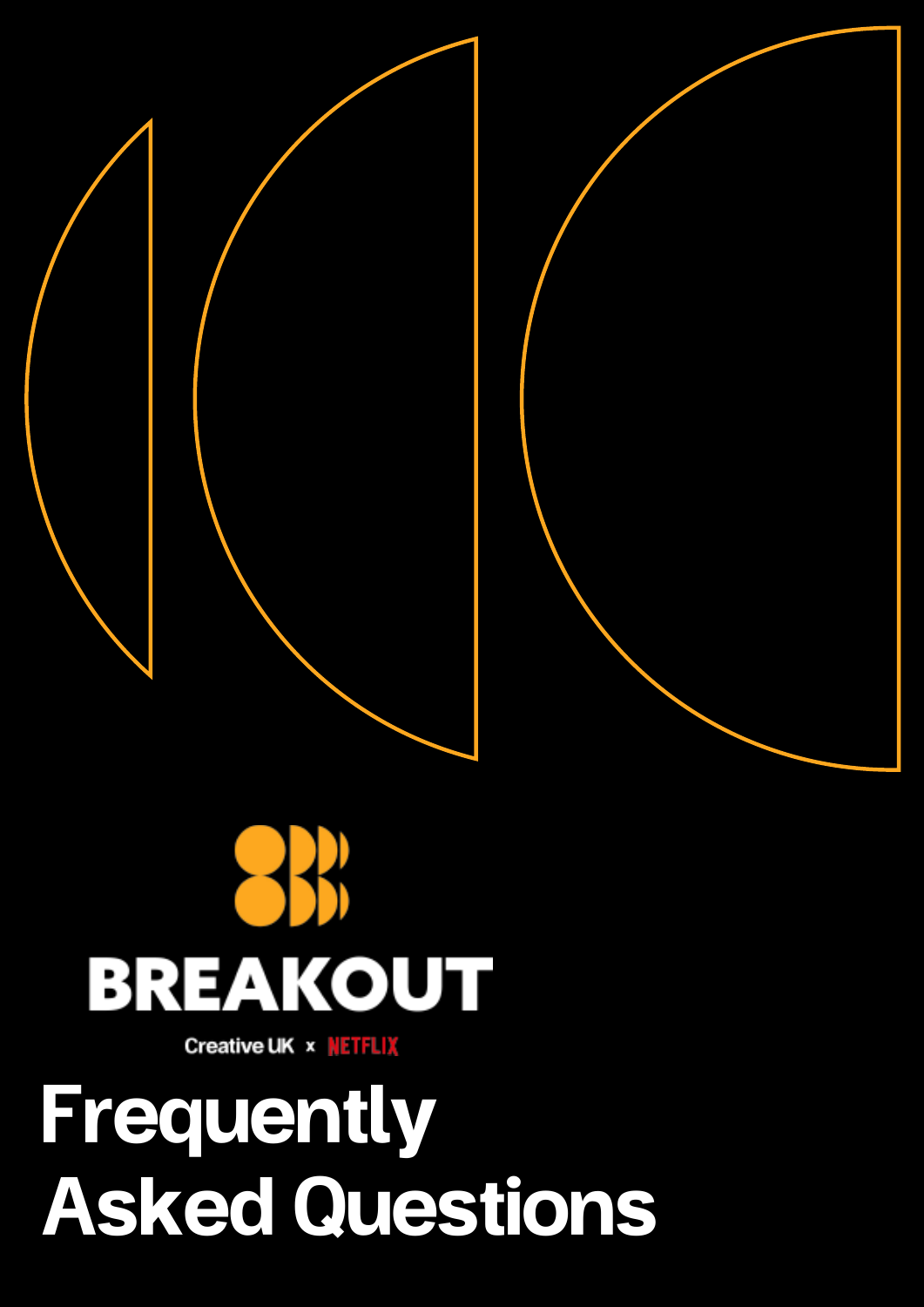# $\overline{\mathcal{L}}$

We hope these are useful and may issue updates during the submissions period for Breakout. Please ensure you read our [Guidelines, available](https://www.wearecreative.uk/wp-content/uploads/2022/02/Breakout-guidelines.pdf)  for download.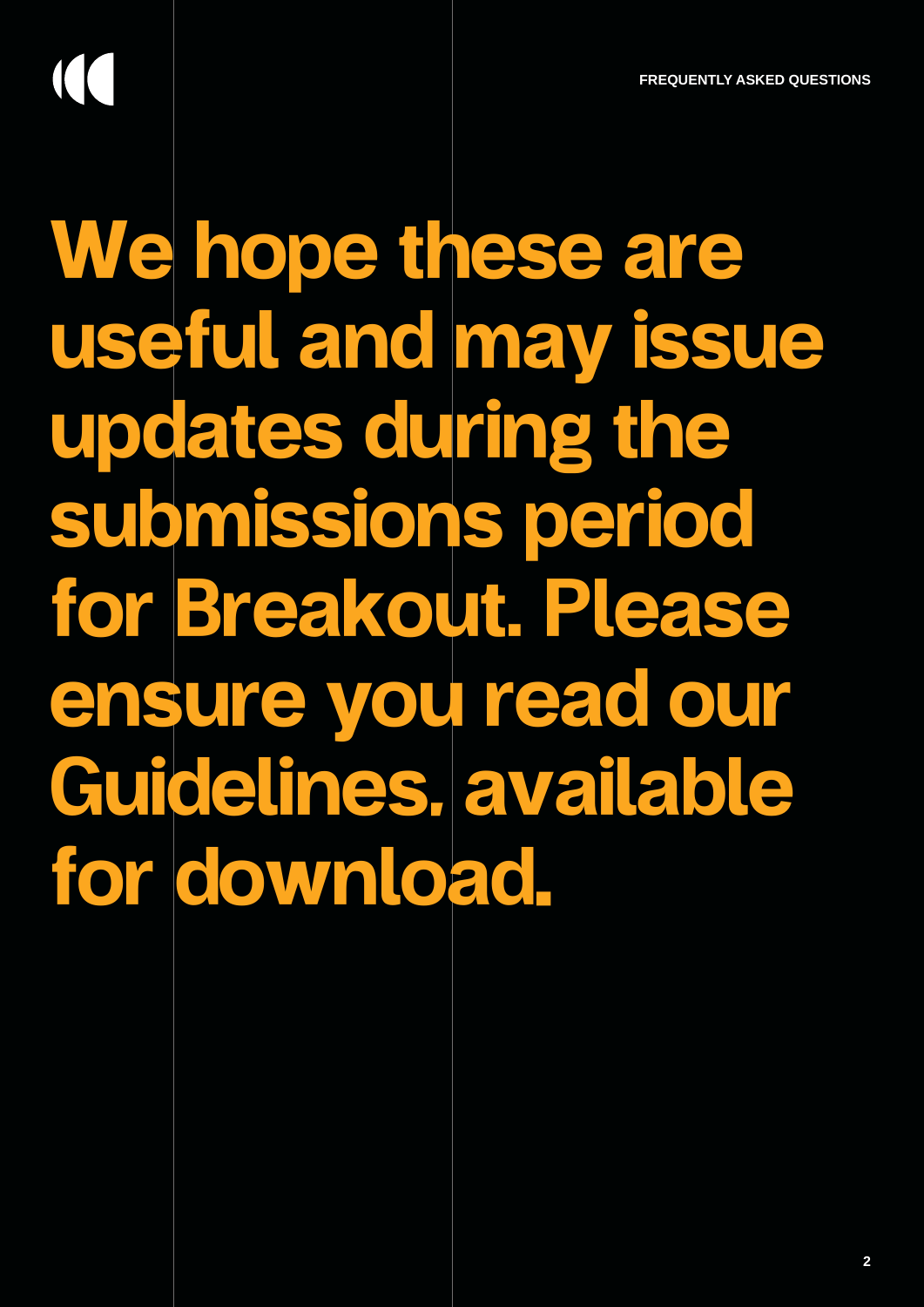# Team Eligibility (p.4-5)

- I live in Scotland / Wales / Northern Ireland / Republic of Ireland. Can I apply?
- I'm a first-time filmmaker. Can I apply?
- I'm an experienced filmmaker. Can I apply?
- Can I apply as a lone individual?
- I'm a looking for some collaborators to apply with. Can you help?
- Can I apply with more than one project?

## Project Eligibility (p.5-7)

- Are you looking for a particular genre or type of story?
- Our story is not set in the UK. Can we submit?
- Our script is not in English. Can we apply?
- Our idea is not yet developed to script. Can we submit?
- Our project is already well developed and ready to be considered for production. Can we submit?
- I am a director. Should I send you a DVD of my showreel as part of our submission?
- Our project is a feature-length documentary. Can we submit?
- We do not have the rights to the project we wish to apply with. Can we submit?
- I have previously submitted my project to Creative England. Can I apply?

### The Programme (p.7-8)

- When will we know if our submission has been successful?
- How much time commitment will the programme demand from filmmaking teams?
- How will the development award be spent?
- Apart from the award, how will story/script development be supported?
- What happens if one or several of our filmmaking team leave the project along the way?
- What are the recoupment expectations for development awards?
- How flexible is the proposed budget level for projects?
- What will happen at the conclusion of the programme?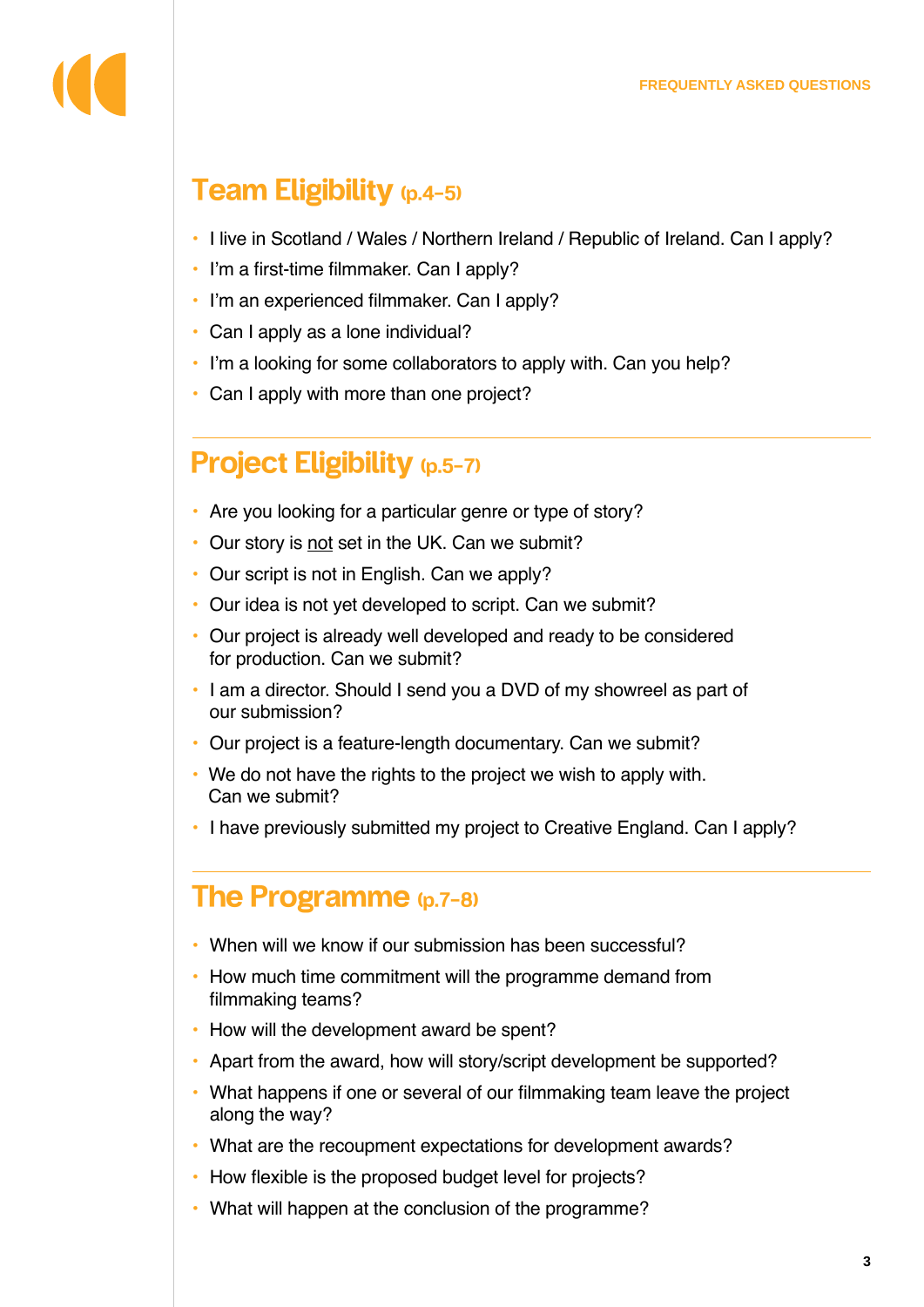# Team Eligibility

#### **I live in Scotland / Wales / Northern Ireland Republic of Ireland. Can I apply?**

Yes. Individual team members can live anywhere in the UK and we welcome pan-national and regional collaborations. We can accept submissions where a key creative is based in the Republic of Ireland so long as the project is otherwise predominantly a UK one, and with the expectation that filming would take place in the UK; if you are unsure whether your project qualifies in these terms, please contact us.

#### **I'm a first-time filmmaker. Can I apply?**

Breakout is not designed for the extremely new or inexperienced, rather it is aimed at talent with some professional experience or whose work has already garnered positive industry and/or public attention. You should be able to evidence a successful track record in shorts, television, video gaming, online storytelling, theatre, commercials, graphic novels, music promos, documentary and/or other related media. You need to demonstrate clear personal and professional readiness to tackle a debut feature-length film of a scope and quality suitable for the Netflix service.

Breakout is not only about having a great idea; it's foremost about having the right talent in place to realise it. The whole team needs to be ready and well balanced in terms of skills and experience, and we welcome teams that bring together different perspectives and ways of working.

If you are at an earlier stage in your career, then you may find more appropriate opportunities elsewhere, such as: **network.bfi.org.uk/funding-finder.** 

#### **I'm an experienced filmmaker. Can I apply?**

Breakout is targeted at emerging writers, directors and writer/directors who have yet to make a funded feature film. However, we can consider applications from filmmakers who have already made a strong no/micro budget feature that might have had limited exposure. Applications from more experienced directors - e.g. documentary directors or those with some TV experience - who are looking to make a lower-budget fiction debut feature may also be considered at our discretion.

If producers have considerably more experience than one full feature as lead producer, then please discuss with us before applying. We welcome meaningful collaborations between experienced and emerging producers; established producers may, for example, mentor applications from emerging producers and/or have an Executive Producer role rather than be the lead producer.

#### **Can I apply as a lone individual?**

No, we are looking for teams that are already formed at the time of applying. We also do not advise forming hasty relationships for the sake of this opportunity as these often prove problematic later.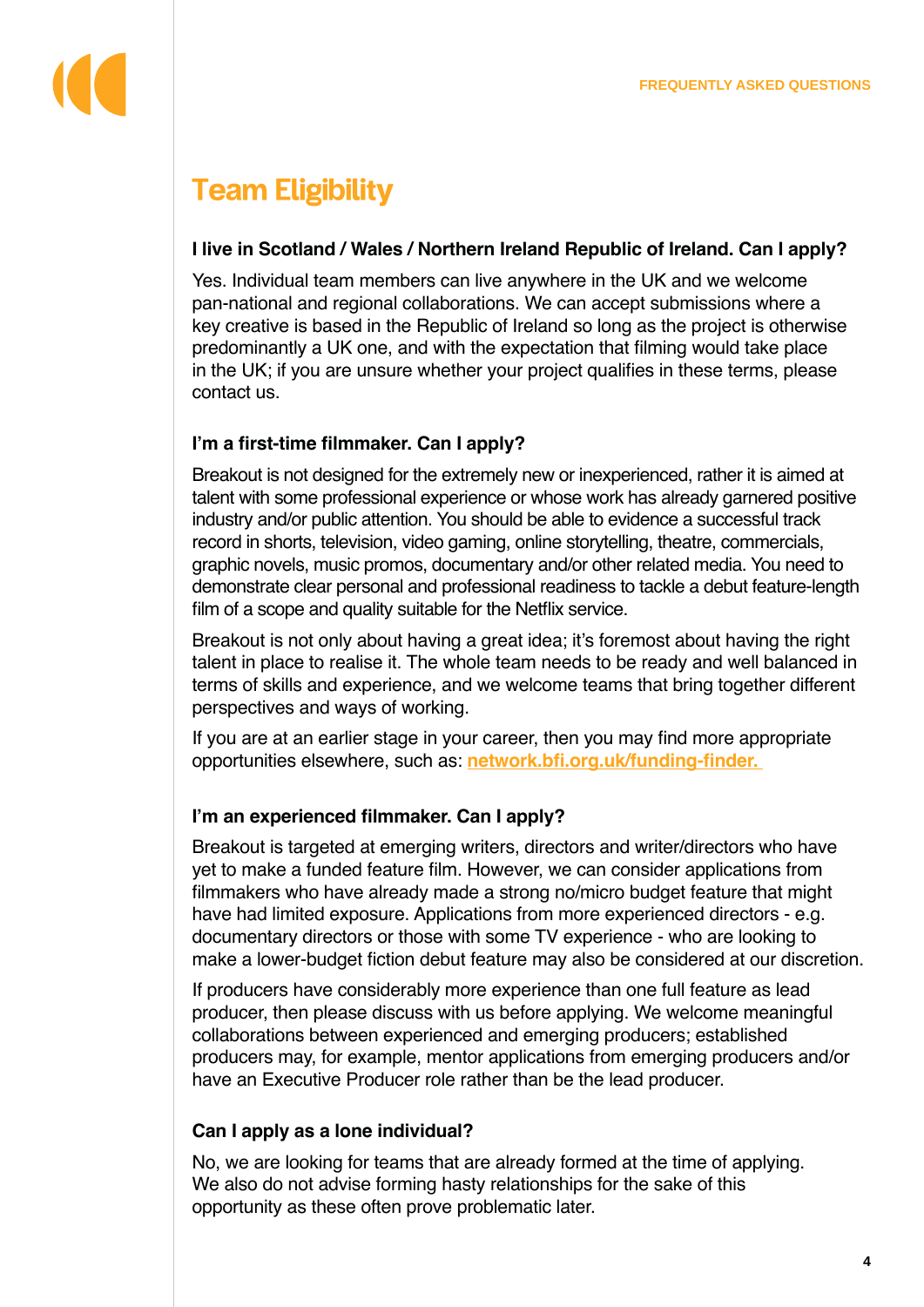#### **I'm looking for some collaborators to apply with. Can you help?**

With a small core team, it isn't possible for us to provide matchmaking support to prospective applicants – moreover, we are looking for teams that are already in place and working together.

#### **Can I apply with more than one project?**

No. Any individual can be attached to only one submission, and we ask lead applicants to ensure that their team members are not attached to more than one submission before applying.

# Project Eligibility

#### **Are you looking for a particular genre or type of story?**

We're looking for the next wave of genre filmmakers, with stories that are set primarily in the UK and in popular genres suitable for the Netflix service. We are not looking for drama and/or art-house films - there are alternative funding options for such projects in the UK. This opportunity is not competing with existing support for filmmakers; rather, it co-exists alongside them in order to support a wider range of talent and content.

#### **Our story is not set in the UK. Can we submit?**

Projects must be set primarily in the UK and should have a clear sense of time and place.

#### **Our script will not be written in English. Can we apply?**

No, we are looking for majority English-language projects.

#### **Our idea is not yet developed to script. Can we submit?**

The programme is designed to maximise the potential of projects that have already enjoyed some development and are ready for intensive further work incorporating an acute awareness of production considerations. We will consider projects at an advanced treatment stage that have the clear momentum to go to script, however we are likely to prioritise projects that are already at script stage.

#### **Our project is already well developed and ready to be considered for production. Can we submit?**

This is an intensive development opportunity rather than a production fund. We are looking for projects that can be meaningfully shaped by the process and for participants who are ready to engage with that process. If you are looking for production funding, then you should consider other routes to that end.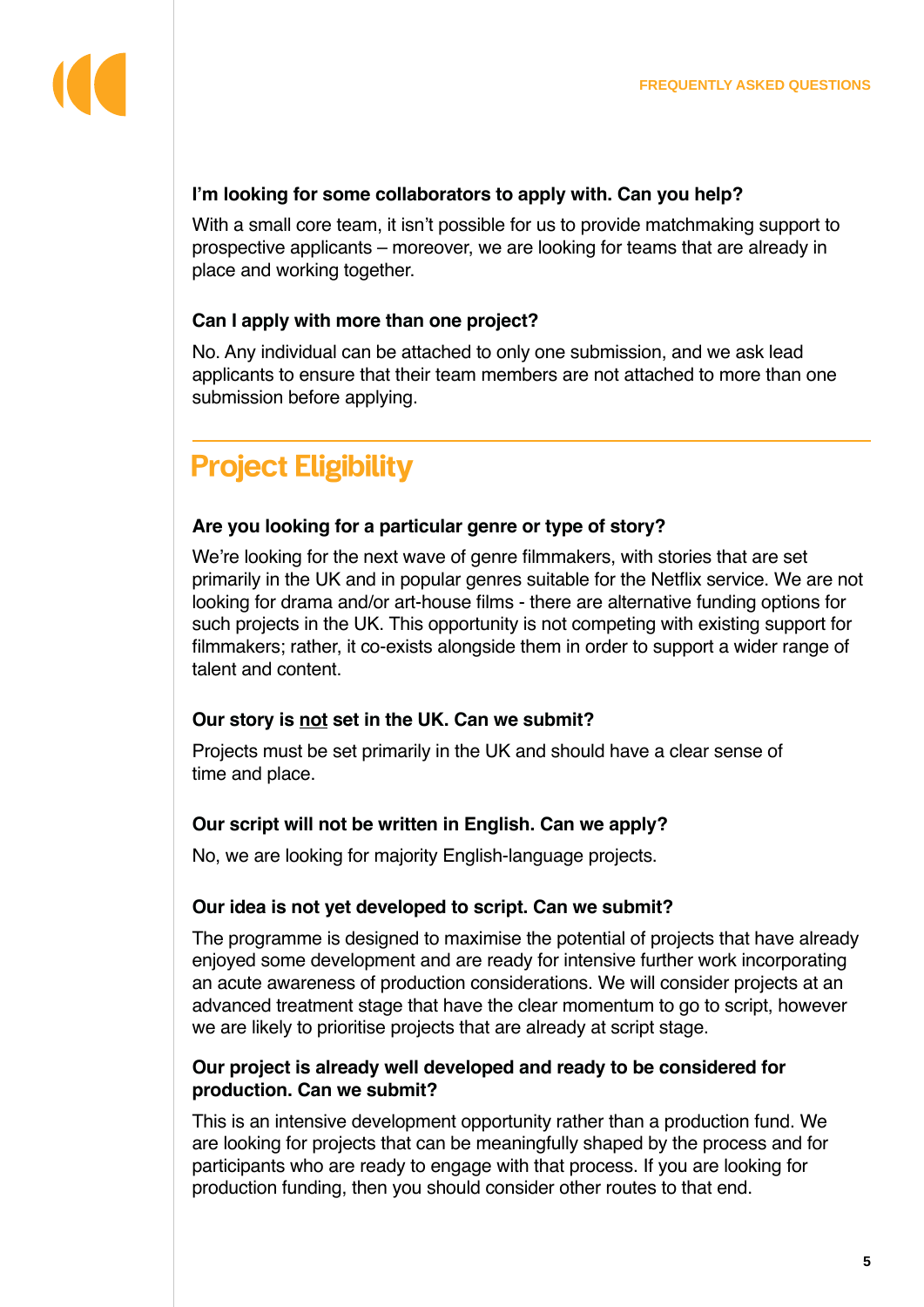#### **I am a director. Should I send you a DVD of my showreel as part of our submission?**

Our application process is online and, rather than a DVD, you should include a weblink (which may be password protected) to a Vimeo, YouTube or other online platform where we can view examples of your work. We want to see complete examples of your work - short films, TV programmes or features – rather than montage reels in order to have a clearer sense of your creative voice, style, abilities with actors, approach to narrative etc.

We can only accept DVDs in extremely exceptional circumstances and you will need to discuss this with us in advance.

#### **Our project is a feature-length documentary. Can we submit?**

We are unable to accept documentary proposals; all projects must be fiction.

If your project is a documentary feature, support is available through BFI Doc Society **docsociety.org/bfi-doc/** 

#### **We do not have the rights to the project we wish to apply with. Can we submit?**

You should only apply if you can demonstrate that you either own or are ready to acquire the necessary rights to the project in question. If the project is based on any underlying work you will need to have obtained rights or prove that you can obtain rights in (or an option over) that underlying work sufficient to be able to make one feature film, and at an ultimate cost that is commensurate with a low-budget production.

#### **I have previously submitted my project to Creative England. Can I apply?**

We regret that projects that have previously been declined by Creative England via iFeatures or the Emerging Talent Fund are not eligible to reapply except with our prior agreement (please contact us to discuss). In such cases, you would need to demonstrate that there are significant and substantive changes to a project or that major new elements have been attached or secured. It's not advised that you simply resubmit the project as it was; you should consider why the project might have been declined before and what we are looking for now.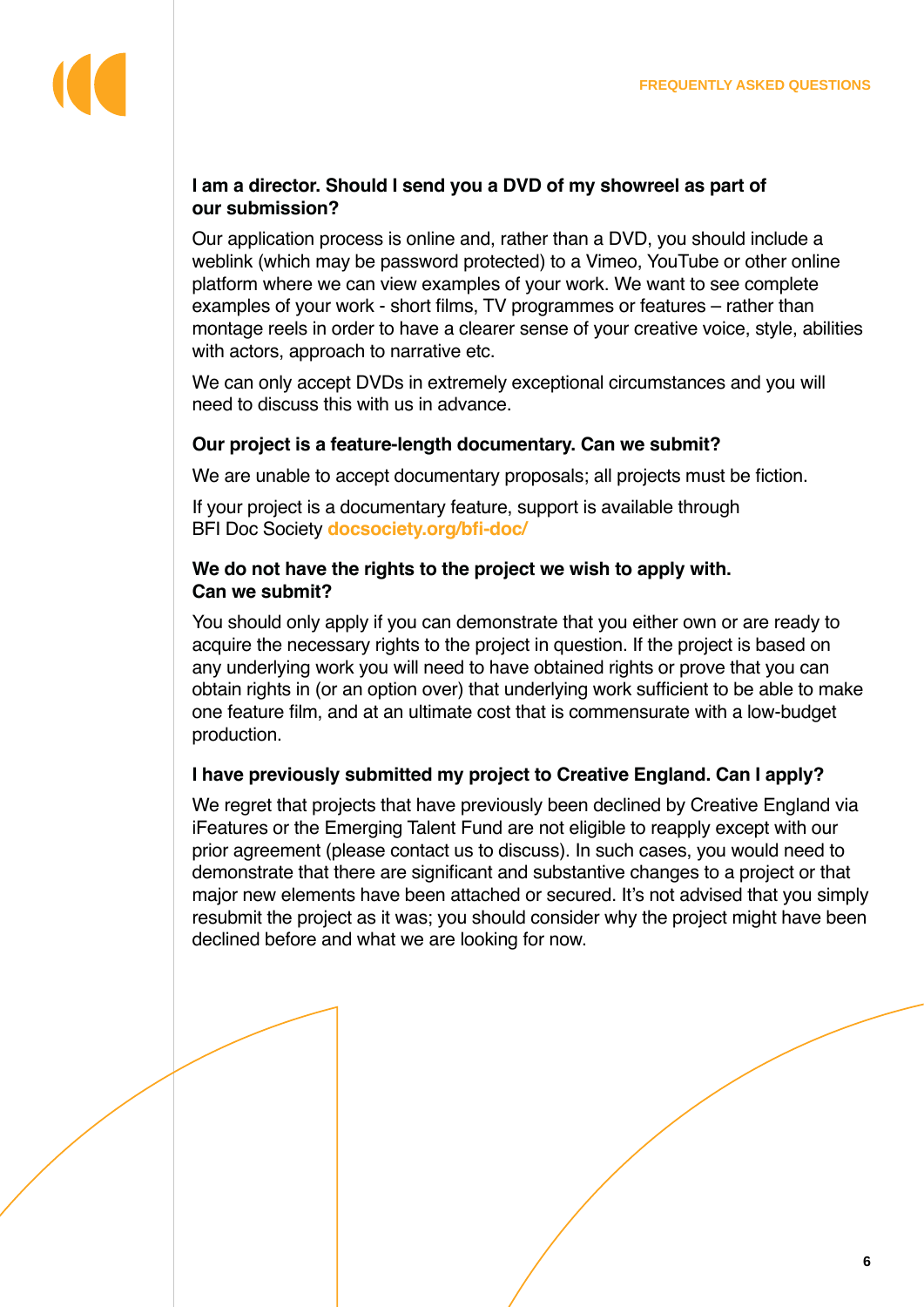# The Programme

#### **When will there be a decision on our submission?**

We will endeavour to let all applicants know whether they have been successful or not by 31 May 2022. If there is any delay to this date due to an unexpectedly high number of submissions, we will contact all applicants by email with a revised timescale.

#### **How much time will the programme demand from filmmaking teams**?

This opportunity is a commitment. The initiative has been designed to see engagement throughout from the filmmaking teams and we want to work with ambitious and committed filmmakers who will seize the opportunity. We also understand that people have jobs, families and responsibilities and will do our best to make it work for everyone, no matter what their personal circumstances.

The programme is an 8-month experience from the point of selection to the conclusion. There will be two group residential Labs (approx. 3 days each) which participants are expected to attend. There will also be individual script development and mentoring. Otherwise, how you manage your time to complete required development deliverables is down to you agreeing a plan with us.

The development onus will inevitably fall on the lead writer but both the director and producer will be expected to be intimately involved with script development and in other elements of the process towards market readiness.

#### **How will the development award be spent?**

Each filmmaking team will agree a development budget with us. This may vary according to the specific needs of each project and the stage of development that it is at; but it will be driven by, and expected to complement, the wider Lab journey and structure of the programme, as well as by guideline overall rates suitable for low-budget projects. We would expect the writer to receive a significant proportion of the monies with appropriate retainers for director and producer. Applicants and agents please note that the awards are a flat overall amount with only minimal flexibility around their structure; if greater funding or a different approach is required then they should consider alternative routes of development support.

#### **Apart from the award, how will story/script development be supported?**

The short answer is in a way that is most appropriate to the project and team. We will provide input/feedback at key stages in the process, alongside a story, script or development editor who is suited to the material.